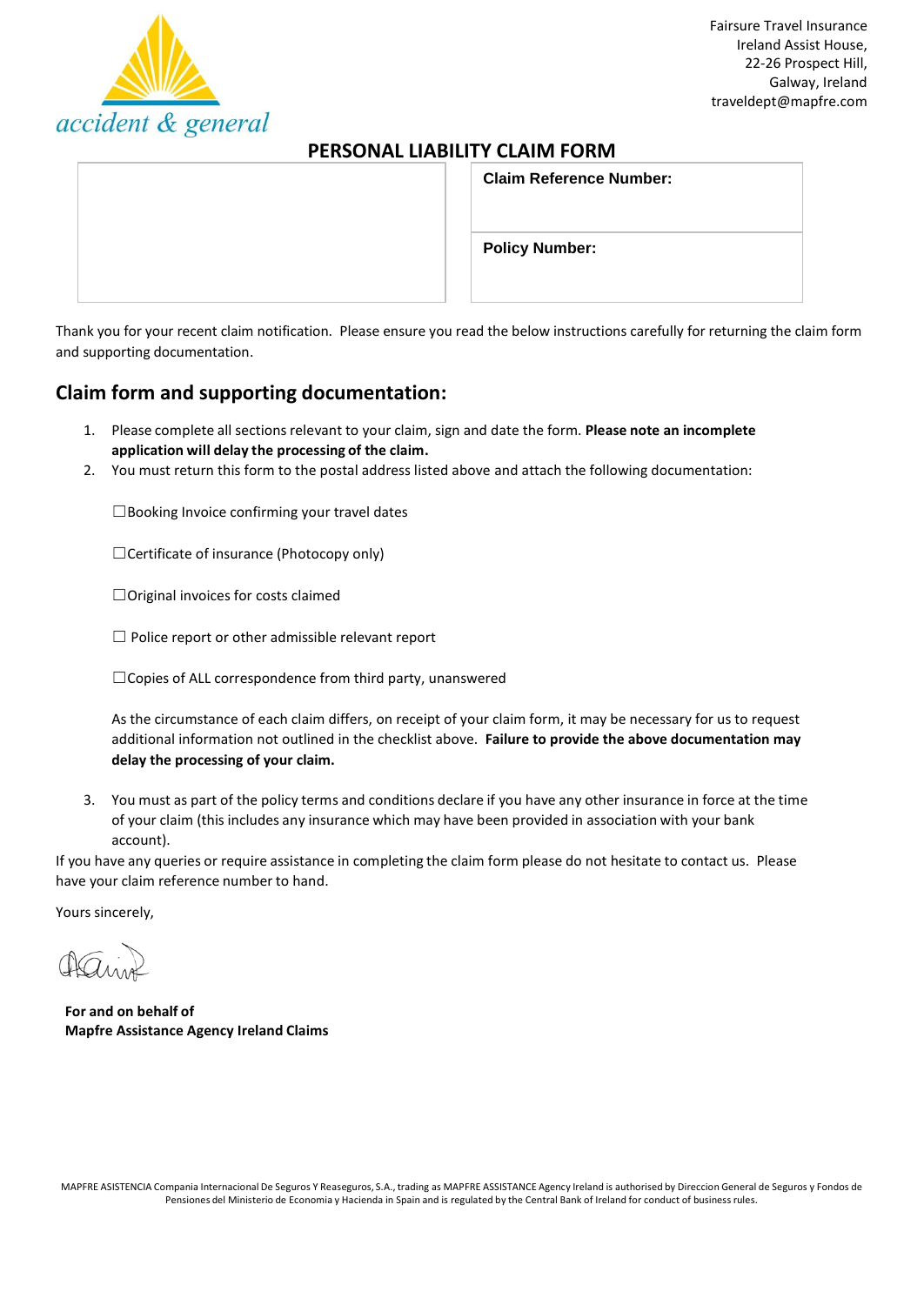

# **PERSONAL LIABILITY CLAIM FORM**

#### **Claim Reference Number:**

**Policy Number:**

(Please see first page of claim form for your reference)

(Please see first page of claim form for your policy number)

### **DATA PROTECTION**

We will ask you to provide some specific information regarding the medical condition or injury giving rise you your claim, and also regarding current or past medical conditions for you and, where relevant, for your fellow travellers close relatives or close business associate. We will only use sensitive information for the specific purpose you provide it, including to validate and administer your claim, and to provide the services described in the policy. This may include sharing with service providers, and of you have travelled outside the European Economic Area 'EEA', it may be necessary for us to transfer your data and share with service providers outside the EEA/ Further information about how data is used and shared can be found on our privacy policy o[n www.mapfreassistance.ie/gdpr.](http://www.mapfreassistance.ie/gdpr)

You must ensure that you only provide sensitive information amount other people where you have the consent or legal right to do so.

## **Do you provide your consent for such use, transfer and sharing of the data you provide?**

Note, if you do not wish to provide consent, this prevents us from provide cover under the policy and we are hereby released from any liability for your claim.

## **SECTION A CLAIMANT DETAILS**

| Title:              | Gender:               |  |
|---------------------|-----------------------|--|
| Forename:           | Surname:              |  |
| Date of Birth:      | Occupation:           |  |
| Address:            | Home Phone Number:    |  |
|                     | Work Phone Number:    |  |
|                     | Mobile Number:        |  |
|                     | <b>Email Address:</b> |  |
| <b>TRIP DETAILS</b> |                       |  |
| Tour operator:      | Booking agent:        |  |
| Destination:        | Date trip booked:     |  |
| Departure date:     | Return date:          |  |
|                     |                       |  |

# **SECTION B**

### **ANY OTHER INSURANCE DETAILS:**

Travel Insurance policy? YES □NO□

Insurance with your bank account / bank card? YES  $\Box$  NO $\Box$ 

Any other insurance policy which may cover this loss? YES  $\Box$  NO $\Box$ 

If Yes to any of the above, please provide Company Name & Policy Number:

## **PREVIOUS CLAIMS HISTORY:**

| Have you made ANY insurance claim in the past 3 years? (If yes, please provide details below) |                      |                       | YES/NO  |
|-----------------------------------------------------------------------------------------------|----------------------|-----------------------|---------|
| Year                                                                                          | <b>Type Of Claim</b> | <b>Amount Claimed</b> | Company |

MAPFRE ASISTENCIA Compania Internacional De Seguros Y Reaseguros, S.A., trading as MAPFRE ASSISTANCE Agency Ireland is authorised by Direccion General de Seguros y Fondos de Pensiones del Ministerio de Economia y Hacienda in Spain and is regulated by the Central Bank of Ireland for conduct of business rules.